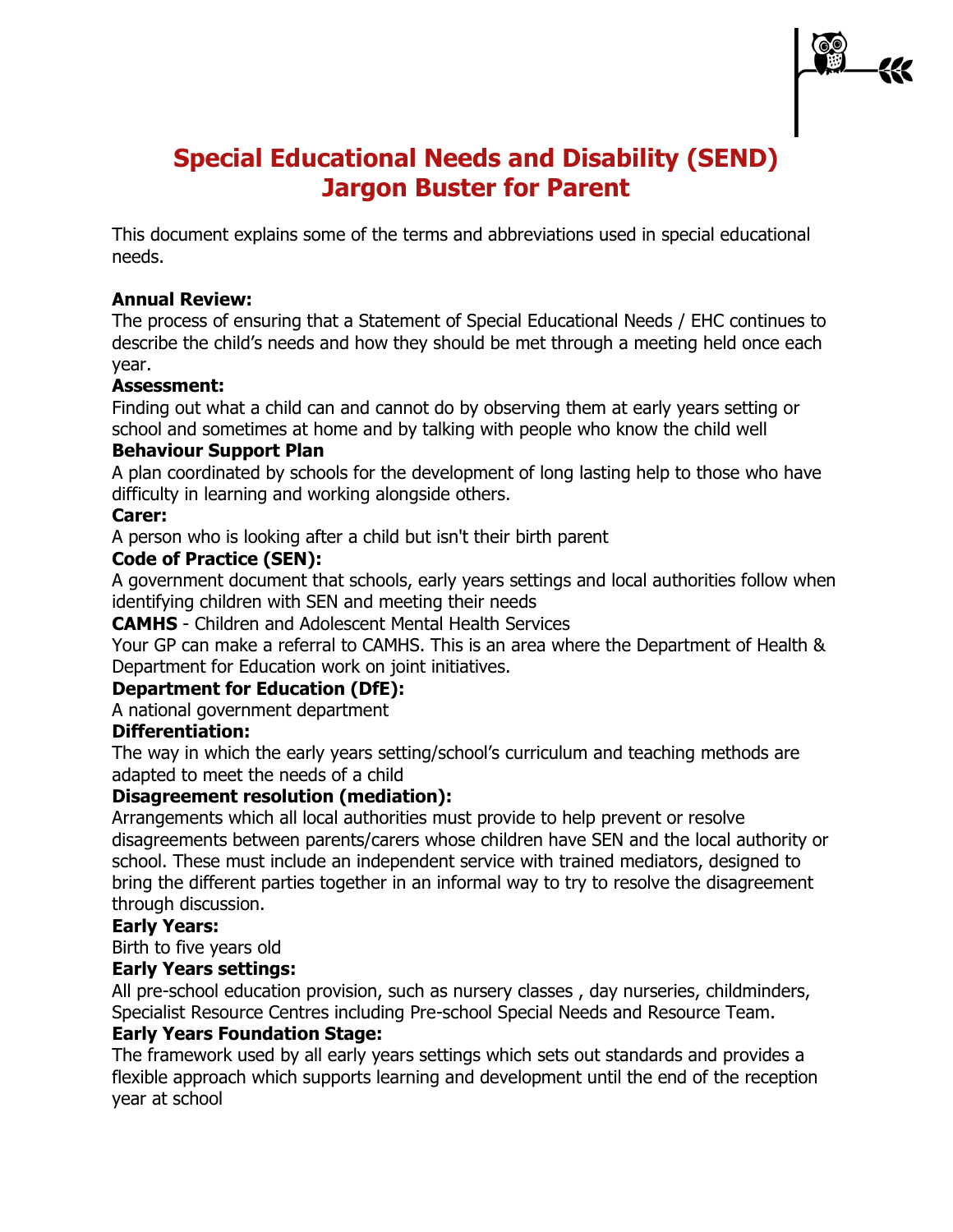## **Education Caseworker:**

A person who is employed and directed by the Local Authority to support families with children who have a special educational need.

## **Education Health Care Plan (EHC plan)**

A legal document that sets out a child's needs and the extra help he/she should receive. The plan runs from  $0 - 25$  years if the child or young adult remains in education.

## **Educational Psychologist (EP):**

A professional employed by the local authority or commissioned by the school / setting to assess a child's Special Educational Needs and to give advice to the Local Authority, schools and settings as to how the child's needs can be met

#### **Further Education (FE):**

Further education (FE) is used to describe the full or part time education that occurs following compulsory post-16 secondary education, which is usually distinct from that offered in universities (higher education).

#### **Graduated approach:**

A model which recognises that children may need different levels of support at different stages in their early years or school lives

#### **Individual Education Plan:**

A plan written by an early years practitioner/teacher/SENCO, outlining the way the child's needs are being met, and setting SMART targets and shared with parents. The IEP document is no longer a standard, compulsory document and schools can record this information as however they see fit.

#### **Key Stages:**

The different stages of education that a child passes through:

Early Years Foundation Stage – age 0-5 (Early years setting, Nursery and Reception); Key Stage one  $-$  age 5-7 (Years 1 and 2);

Key Stage two  $-$  age 7-11(Years 3,4, 5 and 6);

Key Stage three  $-$  age 11-14 (Years 7, 8 and 9);

Key Stage four  $-$  age 14-16 (Years 10 and 11);

Key Stage five  $-$  age 16-18 (Sixth form)

# **Learning difficulties:**

Problems or conditions which make learning harder for the individual than it is for most people

# **Local authority (LA):**

A local government body that is responsible for providing education. For children with special educational needs the LA is responsible for carrying out Statutory Assessments and maintaining Statements/ECH plans

#### **Mainstream school:**

An ordinary school which is for all children, not just those with special educational needs **Maintained school:**

A state school. This includes community, foundation and voluntary aided schools **Support Officer:**

The person from the local authority who will deal with a child's case. This is the person that parents/carers and schools contact with specific queries about a child's Statutory Assessment or Education Health Care Plan

# **Occupational Therapist (OT):**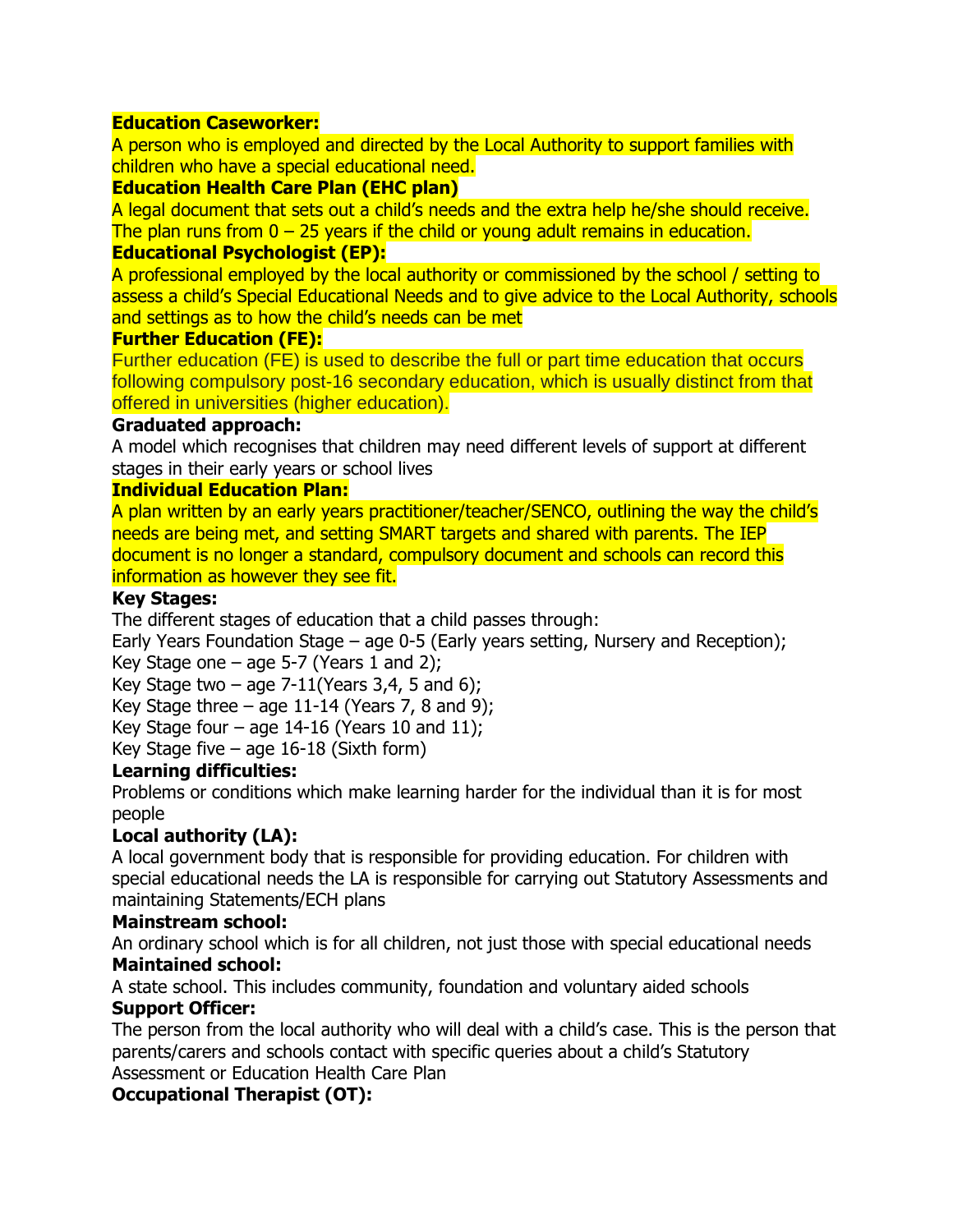A professional trained to give advice on equipment, adaptations and activities to support the learning/ social development of people with physical, emotional or behavioural difficulties

# **One Page Profile:**

This straightforward [person-centred thinking tool](http://www.personalisingeducation.org/?page_id=29) captures what is important to the individual, together with specific detailed information about how to support them, both inside and outside the classroom. It can be reviewed annually as part of transition or when necessary.

# **Paediatrician (Community Paediatrician):**

A doctor who specialises in children's diseases and may be responsible for the continuing care of children with special educational needs both before school entry and in special and mainstream schools

# **Parent Partnership Service (Also known as Parent Support Service ):**

A service which provides information and support to parents/carers whose children have special educational needs. Phone the Parent Partnership Helpline **0161 209 8356**

## **'P' Levels:**

Performance levels used to assess a child who is not yet working within the National Curriculum levels of attainment

# **PLP (Pupil Learning Profile):**

A plan written by an early years practitioner/teacher/SENCO, outlining the way the child's needs are being met. The plan clearly evidences the "assess, plan, do, review" cycle which forms part of the SEND Code of Practice. The plan is shared with parent by the teacher.

#### **Provision:**

The extra or different help given to children with special educational needs

# **Provision mapping:**

A way of identifying the range of provision available to all pupils in a school, which is additional to and different from the school's differentiated curriculum. It can be used as part of the planning process for a child with additional needs, home-based educational support for pre-school children with special educational needs

#### **Special Educational Needs (SEN):**

The needs of children who have a learning difficulty, which means that they require special educational provision to be made for them. Children who have a learning difficulty find it harder to learn than the majority of children of the same age, or they have a disability which prevents or hinders them from accessing the education provided for other children

# **Special Educational Needs Co-ordinator (SENCO):**

The person responsible for the co-ordination of special educational needs support within school or early years settings

# **(SENDIST) Special Educational Needs and Disability Tribunal:**

An independent body that hears appeals against decisions made by the local authority on Statutory Assessments and Education Health Care Plan

#### **Resource Base:**

Based within a mainstream school providing a specialist additional SEN support.

#### **Specific Learning Difficulties (SpLD):**

Learning difficulties in specific areas, such as dyslexia or dyspraxia

#### **Speech & Language Therapist / SALT**

a professional trained to give specialist assessments, advice and treatment for